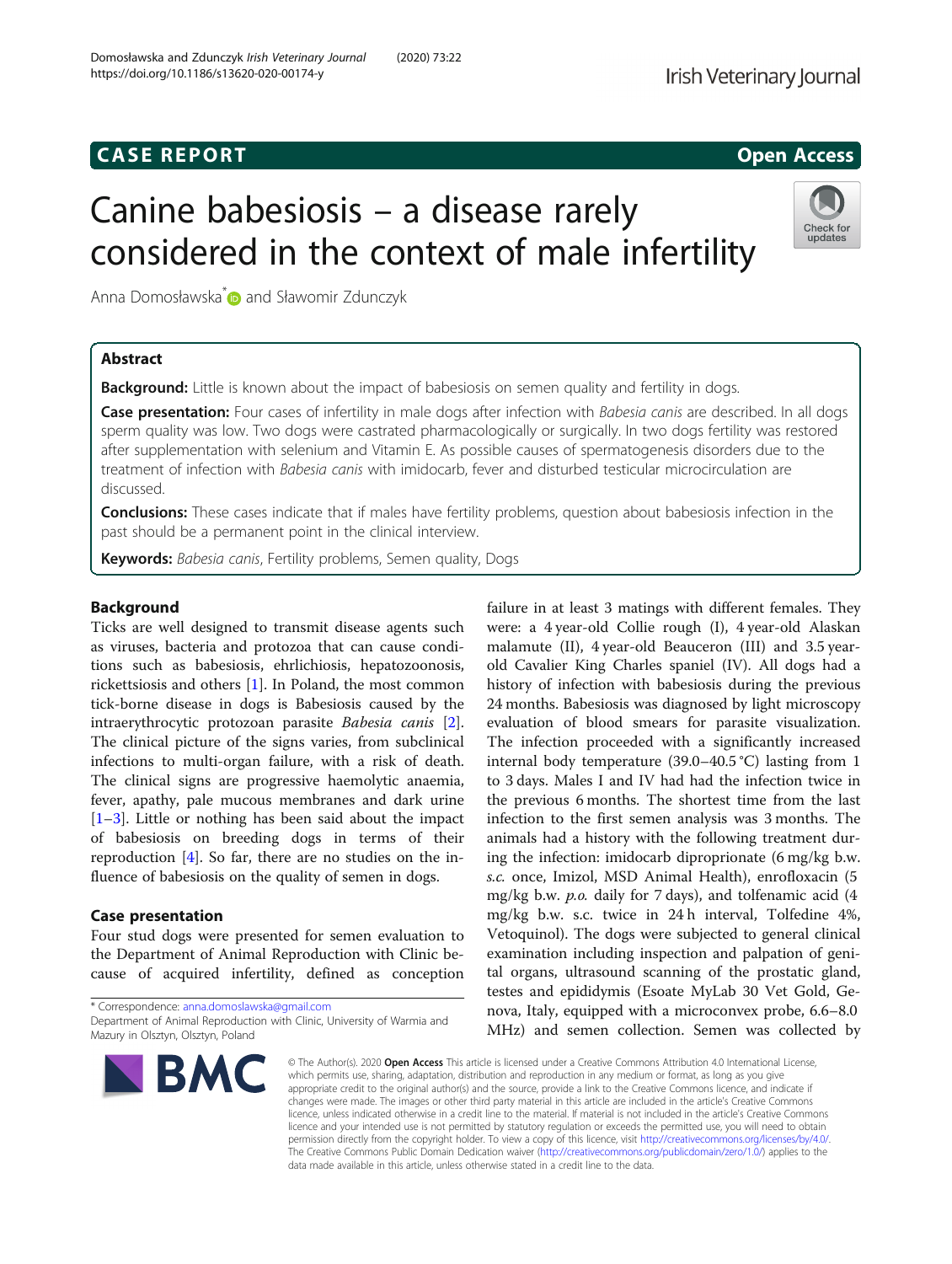<span id="page-1-0"></span>manual manipulation as described by Linde-Forsberg [\[5](#page-3-0)] in the presence of a teaser bitch in heat. The ejaculates were collected into pre-warmed (36–38 °C) glass tubes as sperm fraction and prostate gland fraction separately. The semen was evaluated immediately after collection. Volume, concentration and motility parameters: percentage of motile spermatozoa (MOT), percentage of spermatozoa with progressive motility (PMOT), velocity average pathway (VAP), velocity straight line (VSL), velocity curvilinear (VCL), amplitude lateral head (ALH), beat cross frequency (BCF), straightness (STR), linearity (LIN), and RAPID, MEDIUM, SLOW, and STATIC motility subcategories were assessed by computer assisted sperm analysis (CASA) using a Hamilton Thorne sperm analyser (IVOS 12.3). The percentage of live and dead spermatozoa was estimated on dried smears stained with eosin/nigrosin. At least 200 spermatozoa were assessed using microscopy. Unstained spermatozoa (intact membrane) were classified as live and red stained spermatozoa (defect membrane) were classified as dead. For the assessment of sperm morphology monochromatic Diff-Quick stain was used. Morphological deviations in the spermatozooa were evaluated as acrosome, head defects, tail defects and proximal cytoplasmatic droplets [[6\]](#page-3-0).

Two hundred spermatozoa were evaluated per slide, representing 100%. Reference values for semen quality parameters were taken from Günzel-Apel et al. [[7](#page-3-0)], Rijsselaere et al. [[8](#page-3-0)] and Kirchhoff et al. [\[6\]](#page-3-0) and are given in Table 1. The samples of second and third fraction of ejaculate were examined bacteriologically in the routine manner.

Results of the semen evaluation are shown in Table 1. In all dogs sperm quality parameters were poorer than the values reported for fertile dogs  $[6-9]$  $[6-9]$  $[6-9]$ . In males I, III and IV the sperm concentration was below the reference value of  $300 \times 10^6$ /ml, and the percentages of progressively motile spem were very low (1.0, 0.0 and 7.0%, respectively) compared to the reference value of 60–70%.

Table 1 Semen parameters in dogs, which were infected (after having been infected) with Babesia canis at 1st presentation and after supplementation with selenium and Vitamin E

| Parameter                            | Male I                 |                          | Male II                | Male III               | Male IV                |                          | Values in fertile<br>males    |
|--------------------------------------|------------------------|--------------------------|------------------------|------------------------|------------------------|--------------------------|-------------------------------|
|                                      | at 1st<br>presentation | after<br>supplementation | at 1st<br>presentation | at 1st<br>presentation | at 1st<br>presentation | after<br>supplementation |                               |
| Volume (ml)                          | 2.0                    | 3.5                      | 2.5                    | 2.0                    | 0.8                    | 1.5                      | $0,5 - 2.0$ <sup>a</sup>      |
| Concentration (x10 <sup>6</sup> /ml) | 35.5                   | 308                      | 450                    | 34                     | 59.5                   | 178                      | $292.6 \pm 208.3^{b}$         |
| MOT (%)                              | $\overline{4}$         | 64.0                     | 80.0                   | 5.0                    | 78.0                   | 72.0                     | $88.3 \pm 18.4^b$             |
| PMOT (%)                             |                        | 29                       | 68                     | 0                      | $7\overline{ }$        | 54                       | $60 - 70$ <sup>a</sup>        |
| VAP (um/s)                           | 64.6                   | 127.3                    | 157.4                  | 53.5                   | 86.9                   | 142.9                    | $124.3 \pm 19.7$ <sup>b</sup> |
| $VSL$ ( $µm/s$ )                     | 46.2                   | 122.4                    | 132.2                  | 36.4                   | 58.6                   | 127.5                    | $113.0 \pm 20.2^b$            |
| $VCL$ ( $µm/s$ )                     | 159.0                  | 180.2                    | 212.0                  | 143.9                  | 193.2                  | 222.7                    | $160.7 \pm 19.7^{\rm b}$      |
| $ALH$ ( $µm$ )                       | 4.3                    | 6.1                      | 6.4                    | 0.0                    | 8.6                    | 7.7                      | $5.0 \pm 0.7^{\rm b}$         |
| BCF (Hz)                             | 36.2                   | 35.4                     | 32.1                   | 34.9                   | 22.7                   | 38.8                     | $26.2 \pm 4.4^{b}$            |
| STR (%)                              | 70                     | 96                       | 82                     | 69                     | 67                     | 88                       | $88.9 \pm 3.4^b$              |
| LIN(%)                               | 29                     | 69                       | 62                     | 26                     | 30                     | 57                       | $70.1 \pm 7.5^{\rm b}$        |
| RAPID (%)                            | $\overline{2}$         | 39                       | 82                     | $\mathbf{1}$           | 15                     | 60                       | $65.2 \pm 21.7$ <sup>b</sup>  |
| MEDIUM (%)                           | 21                     | 31                       | 10                     | 21                     | 63                     | 12                       | $3.4 \pm 2.4^{\rm b}$         |
| SLOW (%)                             | $\overline{4}$         | 18                       | $\overline{7}$         | 5                      | 8                      | 19                       | $19.7 \pm 12.8^b$             |
| STATIC (%)                           | 73                     | 12                       | $\circ$                | 73                     | 15                     | 9                        | $11.8 \pm 14.4^{\rm b}$       |
| Morphological abnormal<br>sperm (%)  | 89                     | 52                       | 90                     | 60                     | 58                     | 35                       | $10 - 25$ <sup>a</sup>        |
| Acrosomal defects (%)                | $\overline{7}$         | 5                        | $\overline{7}$         | 6                      | 3                      | 3                        | $2.3 \pm 1.0^{\circ}$         |
| Head defects (%)                     | 29                     | 18                       | 39                     | 23                     | 15                     | 9                        | $4.0 \pm 3.0^{\circ}$         |
| Tail defects (%)                     | 11                     | $\overline{7}$           | $\overline{4}$         | 6                      | $\overline{4}$         | 5                        | $12.3 \pm 4.6$ <sup>c</sup>   |
| Proximal cytoplasmic<br>droplets (%) | 42                     | 22                       | 40                     | 25                     | 38                     | 18                       | $10.3 \pm 12.1^c$             |
| Live (%)                             | 38                     | 65                       | 87                     | 20                     | 61                     | 79                       | $90 - 95^{\circ}$             |

<sup>a</sup>reference values according to Günzel-Apel et al. [[7](#page-3-0)]<br><sup>b</sup>Piiccelaere et al. [8]

<sup>b</sup>Rijsselaere et al. [\[8\]](#page-3-0)

<sup>c</sup>Kirchoff et al. [[6\]](#page-3-0)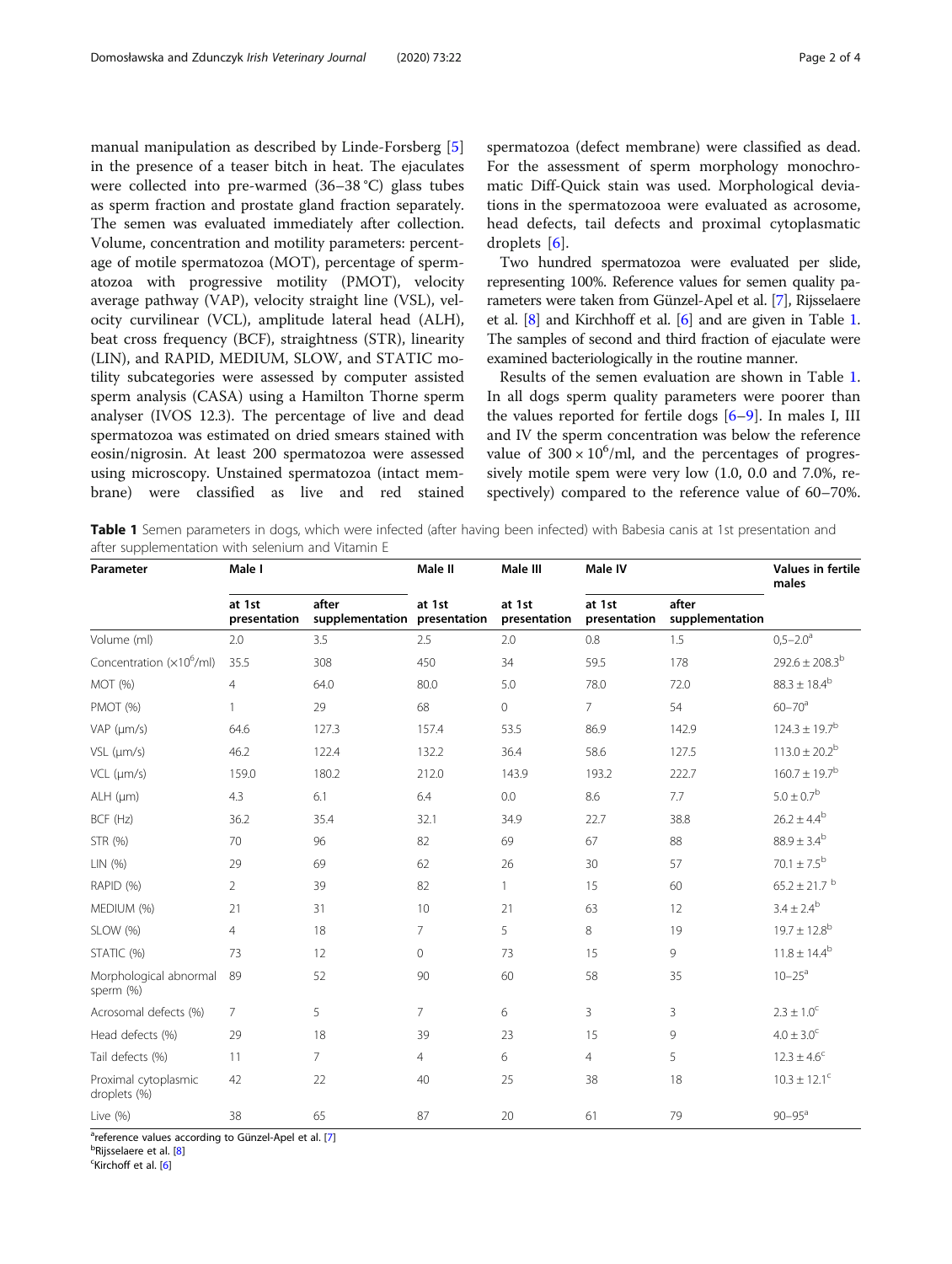Also, the other CASA motility parameters in dogs I, III, and IV were lower compared to values reported for fertile dogs. There was also a significant decrease in the viability of spermatozoa in these three males. In male II these above-mentioned parameters were within the reference range. The percentage of morphologically abnormal sperm was high in all dogs and ranged from 35 to 90%, while the reference value is 10–25%. The predominant sperm defects were head defects and proximal cytoplasmatic droplets (15–39% and 38–42%, respectively). The percentages of live spermatozoa were low in males I, III and IV (20–61%).

To improve semen quality the males were subjected to oral supplementation with selenium (6 μg/kg organic selenium from yeast) and Vitamin E  $(5 \text{ mg/kg})$  for 60 days (Semevet, VetExpert®). After this time, semen evaluation was repeated in males I and IV. Results of the semen evaluation in two males after 60 days of Se and Vit E supplementation are shown in Table [1](#page-1-0). An improvement in volume, concentration and motility - especially progressive movement, sperm morphology and vitality - was observed in both males. Further antioxidant supplementation was recommended to maintain the sperm enhancement effect.

The owners of the other 2 males did not proceed with the treatment. Male number II mated only once after 2 months from the begining of the supplementation but the female did not become pregnant and the male was castrated pharmacologically (Suprelorin, Virbac). Male III was subjected to surgical castration before the 60 days of supplementation ended. However, histopathological examination of the testicles was not possible since the castration took place in another veterinary clinic and the dog owner informed us about this afterwards.

Male I mated naturally with four bitches within 7 weeks after 2 months from the end of Se and Vitamin E supplementation. Three of these had a live multiple pregnancy. One developed endometritis diagnosed 3 weeks after mating by ultrasonography and was subjected to ovariohysterectomy. Male IV was mated with two females by artificial insemination within 10 weeks after 2 months from the end of Se and Vitamin E supplementation, and both confirmed pregnancies diagnosed 25 days after insemination by ultrasonography.

### Discussion and conclusions

All dogs had a low quality of semen during the first sperm evaluation. The causes of spermatogenesis disorders may have been a complex process of many overlapping factors, but in these cases the effect of inflammation leading to an elevated body temperature or microcirculation disorders in the testicles during babesiosis can be suspected. An imidazole-induced spermatogenesis disorder is unlikely

since there are no data on adverse effects of imidazole on semen quality [[10](#page-3-0), [11\]](#page-3-0).

In dogs, as in other mammalian species with extracorporal testes, testicular function is dependent on intratesticular temperature, which is 2.5–5.3 °C below body temperature  $[12]$  $[12]$ . In the human there is evidence of a link between elevated intra-testicular temperature and azoo- or oligozoospermia, impaired motility and morphology [\[13\]](#page-3-0). In mice, short-term heating of the scrotum leads to disruption of spermatogenesis, a reduced number of testicular haploid cells and decreased testicular weight [[14\]](#page-3-0). The effect of mild, short-term scrotal hyperthermia on semen parameters in dogs was investigated by Henning et al. [\[12\]](#page-3-0). A single increase in scrotal temperature by 3 °C for 48 h did not cause substantial changes in sperm quantity and quality. After a second scrotal insulation after 9 weeks the total sperm count and the amount of morphologically intact spermatozoa only tended to decrease. Thus, in contrast to other species, canine testes are less susceptible to hyperthermia. However, a high rise in body temperature during babesiosis cannot be excluded as a cause of spermatogenesis disorders. Hyperthermia induces a higher demand for oxygen supply in the testes tissue, which might be not compensated for, since vasodilatation of the testicular artery in the pampiniform plexus is an insufficient mechanism for increasing of blood flow in the testis [[15\]](#page-3-0). Hypoxia promotes the increase of recative oxygen species leading to oxidative stress and disturbed spermatogenesis [[16\]](#page-3-0).

On the other hand, it must be remembered that the damage to the host is more the consequence of the host's immune response to the infection, than direct damage by the parasite [\[17\]](#page-3-0). During babesiosis a cytokine storm is observed, which is a response to multiple organ damage, including the testicles. Enhanced production of cytokines and chemokines (ie, IL-6, IL-8, TNFalpha) can trigger oxidative stress [\[18](#page-3-0)–[20\]](#page-3-0). This phenomenon involves complex and multiple interactions among immune and germ cells, resulting in the alteration of spermatogenesis [\[21](#page-3-0)].

In cases where the animal died as a result of infection with Babesia spp., histopathological examination of the testicles confirmed damage to the tissue in the form of necrosis and numerous vessels displayed segmental inflammatory changes [\[4](#page-3-0)]. Segmental degeneration of the seminiferous tubules was also found, characterized by the presence of multinucleated cells in their lumen. The mechanism of testicular tissue damage in the course of this disease is still unclear, although the observed haemolytic anaemia may generate testicular microcirculatory disruption and blood flow reduction, together with oxidative stress.

Our report clearly demonstrated that dogs suffering from babesiosis show poor semen parameters, especially